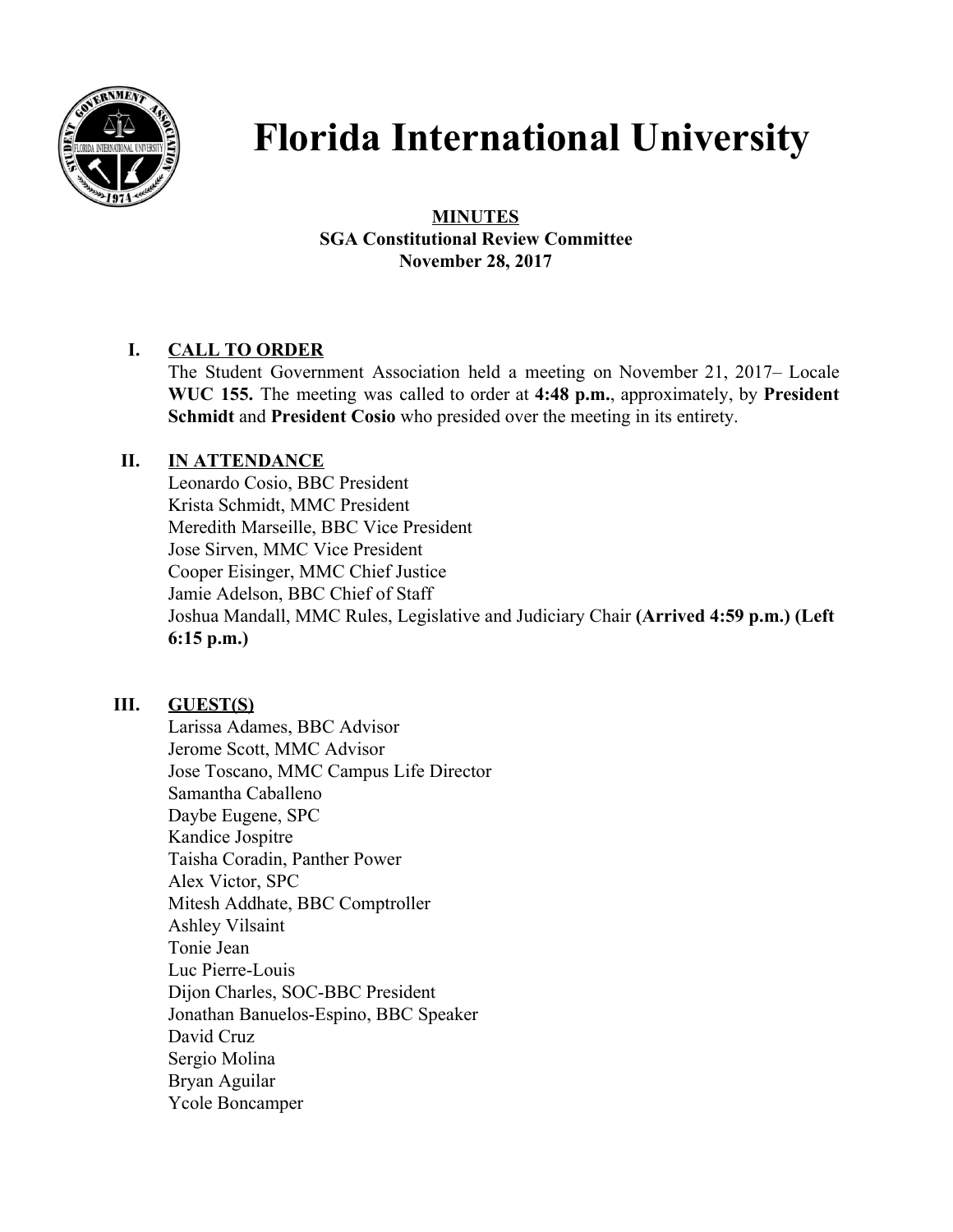Ty'Trell Dixon, BSU Vice President Jenee Williams, SPC-BBC Treasurer Jefferson Noel, BBC Speaker Pro Tempore of the Senate Noemie Beaubrun, SOC-BBC Secretary Milagros Viquez, Student Media Daniel Velasquez, BBC Senator Nimeha Milien Jessalyn Morel, BBC Senator

#### **IV.**

BBC President Cosio introduced the constitutional review committee to guests. MMC Vice President Sirven gave a brief overview of proposed senate.

- The legislative branch will have 40 senators.
- Senators representing the Biscayne Bay Campus:
	- Two (2) Communication + Journalism senators

Two (2) CASE senators

- Two (2) Hospitality and Tourism Management senators
- One (1) Biscayne Bay Campus Bayview Student Living senator
- One (1) Graduate senator
- Senators representing the Modesto A. Maidique Campus:
	- Two (2) Modesto Maidique Campus Housing senators
	- One (1) Medical Student senator
	- One (1) Law School senator
- The other senators will be u-wide senators, and can be from any of FIU's campuses:
	- Four (4) CASE senators
	- Three (3) Business senators
	- Two (2) CARTA senators
	- Three (3) SIPA senators
	- Two (2) Nursing senators
	- One (1) Public Health & Social Work senator
	- One (1) Honors college senator
	- Two (2) Graduate senators
	- Two (2) Online senators
	- Three (3) Lower Division senators
	- Three (3) Upper Division senators
	- Two (2) Engineering senators

### **Article III, Section 2**

Subsection A: "The SGC-MMC Senate shall be composed of thirty eight (38) Senators which shall be elected at MMC. The allocation of representation is listed within the parenthesis below:" was changed to "The Senate shall be composed of forty (40) Senators which shall be elected by the student body. Campus-specific senators must have at least 50 percent or more of their credits on the campus that they represent:"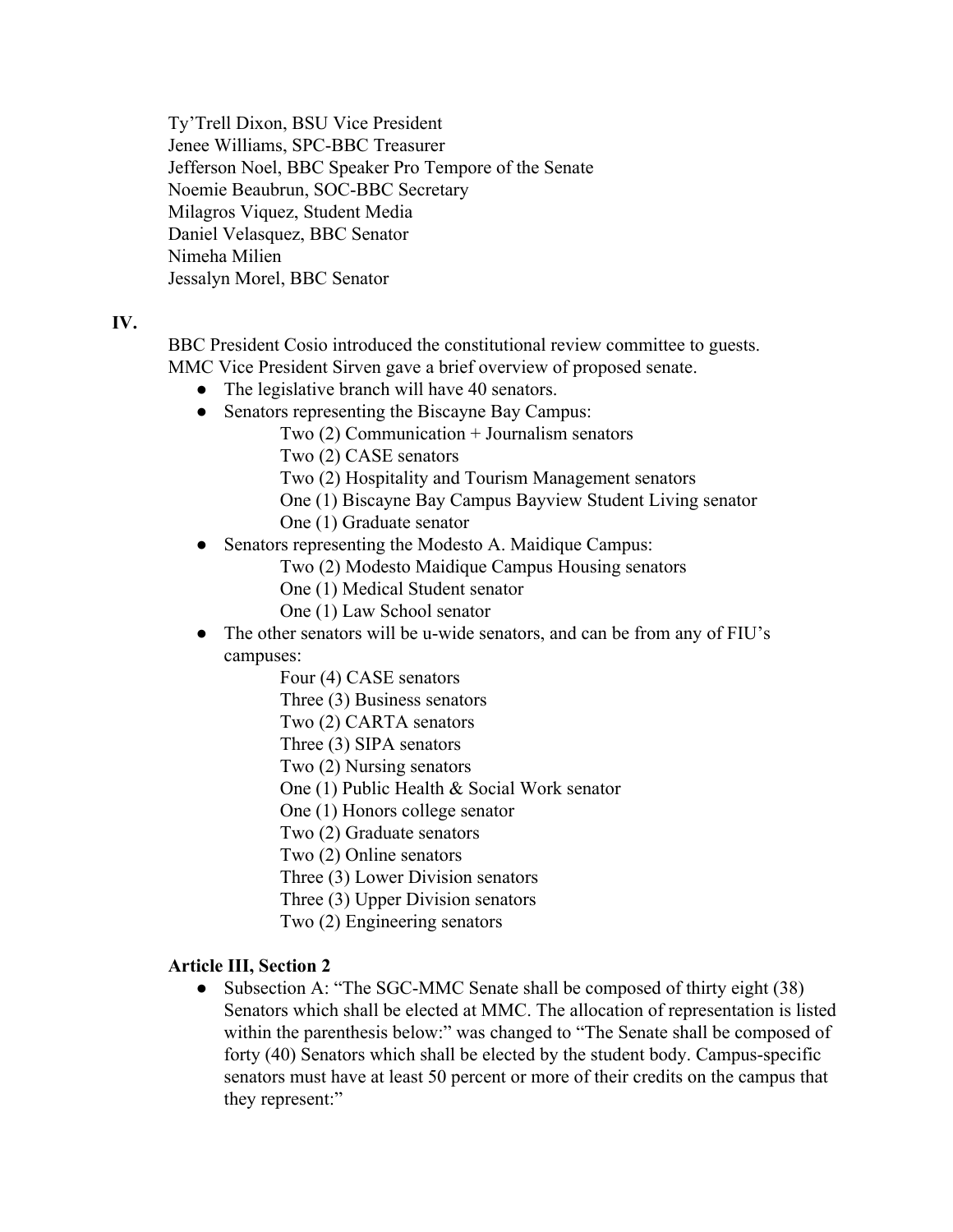- Subsection A, numbers 1-20: removed from constitution and added to statutes. The committee will research the structure of representatives from Senate.
- Subsection B: removed.
- Subsection C: changed to B. "Each college, school, campus, and housing sector shall be apportioned at least one Senator." was changed to "Each college and housing sector shall be apportioned at least one Senator."
- Subsection D: changed to C. "...within the SGC of the corresponding college/school" was removed, and "," was added.
- Subsection E: changed to D. "...within the SGC of the corresponding campus." was removed.

#### **Article III, Section 3**

- Subsection A: "Each" and "their" changed to "The" and "the".
- Subsection B: "Summer Senate sessions shall begin on the first day of Summer and shall end at the close of the Summer semester as delineated by the university calendar" was changed to "The First Senate session shall begin the Monday after elections results are validated by the Supreme Court and shall end at the close of the Summer A semester as delineated by the university calendar."
- Subsection C: "Fall Senate sessions shall begin on the first day of Fall semester and close on the last day of Fall semester as delineated by the university calendar." was changed to "The Second Senate session shall begin on the first day of Fall semester and close on the last day of Fall semester as delineated by the university calendar."
- Subsection D: "Spring Senate sessions shall begin on the first day of Spring and close on the last day of Spring as delineated by the university calendar." was changed to "The Third Senate session shall begin on the first day of Spring and close after election results are validated by the Supreme Court."

## **Article III, Section 4**

- Subsection A: "The Vice President of each SGC shall be the ex-officio President of the Senate, but shall have no vote unless there is a tie." was changed to "The Vice President of the campus hosting the senate session shall be the ex-officio President of the Senate, but shall have no vote unless there is a tie. Should the Vice President of the campus hosting the senate meeting is unable to attend, the Vice President of the non-host campus shall have a vote in the event of a tie."
- Subsection C: "The Vice President shall chair the Senate until it chooses the Speaker, at which point the Vice President shall permanently relinquish the chair to the Speaker." was changed to "The Vice President of each campus shall chair the Senate until it chooses the Speaker, at which point the Vice President shall permanently relinquish the chair to the Speaker."
- Subsection I: "SGC Statutes shall be composed of the Elections Code, Finance Code, and all other laws passed by the SGC Senate; statutes concerning elections shall require a majority vote of the entire Senate membership." was changed to "SGA Statutes shall be composed of the Elections Code, Finance Code, Agency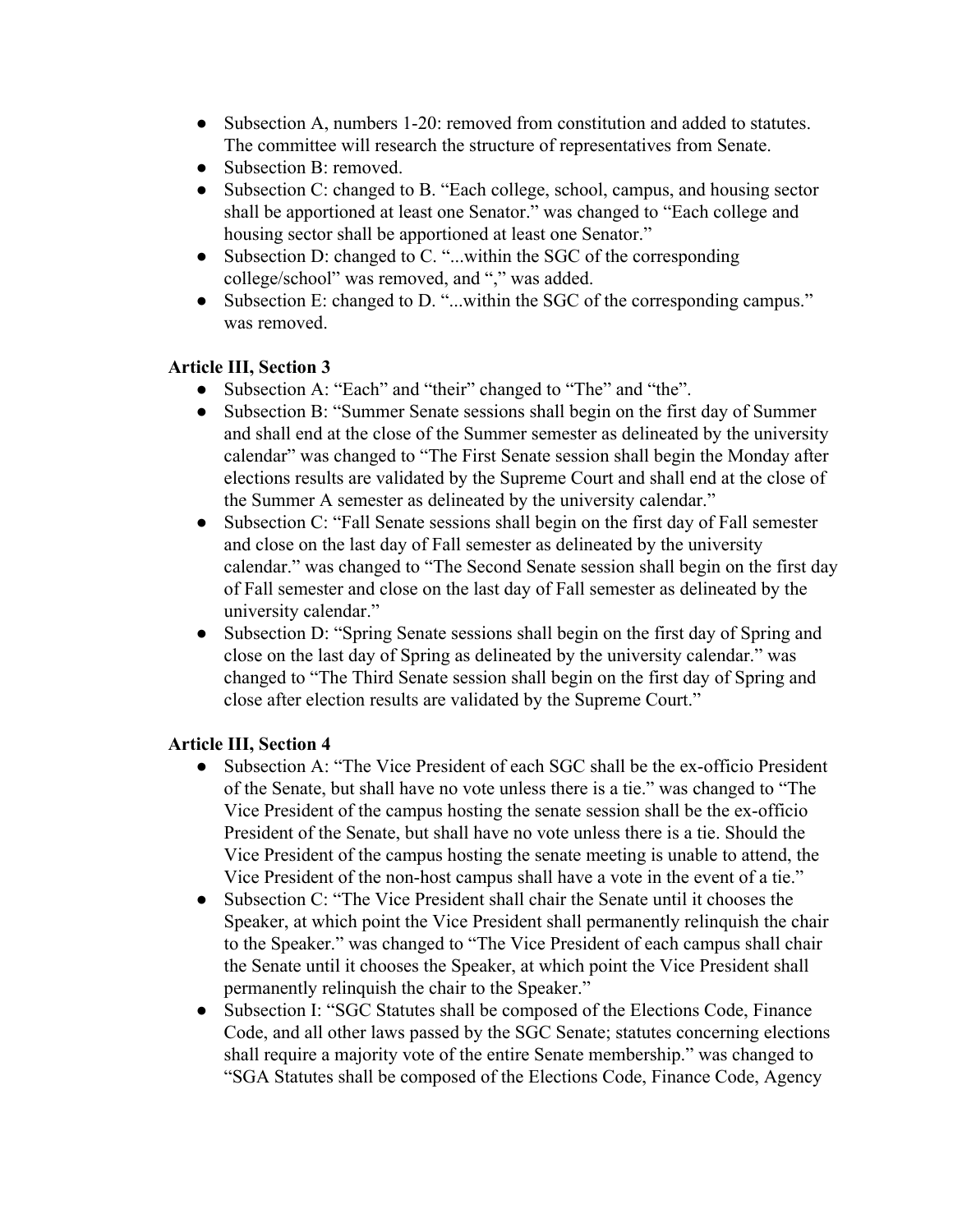and Bureau Constitutions, and binding legislation.; Statutes concerning elections shall require a majority vote of the Senators present."

● Subsection K: "Senate meetings shall be conducted according to the latest version of Robert's Rules of Order. By two thirds (2/3) vote, the Senate may alter meeting procedures according to how it deems necessary." was changed to "Senate meetings shall be conducted according to the latest version of Robert's Rules of Order. By two thirds (2/3) vote of the Senators present may alter meeting procedures according to how it deems necessary."

MMC Chief Justice Eisinger moved for a 15 minute recess at 6:00 p.m. BBC Chief of Staff Adelson second.

MMC President Schmidt reconvened meeting at 6:15 p.m.

BBC President Cosio opened question session at 6:20 p.m.

- Noemie Beaubrun said the culture of BBC is different than MMC. Doesn't agree with unification, because BBC will be less represented.
- Milagros Viquez asked if the change is coming from the university level or from SGA. BBC President Cosio said that the constitutional review committee was appointed by Dr. Lunsford, but the change was proposed within committee.
- Tonie Jean asked if the changes the committee are making now can be changed or can have student input. BBC President Cosio said that there will be student input.
- Nimeha Milien shared concern that next president will not be present at BBC if their classes aren't on the BBC campus, leading to the population being underrepresented. BBC President Cosio said that the president would have to do office hours between both campuses.
- Daniel Velasquez said he would like to see more collaboration between both campuses and believes changes should be made gradually.
- Noemie Beaubrun proposed implementing a rule that campus president's visit other campuses. She said she is concerned with other FIU council's uniting. MMC Vice President Sirven said there was no mention of that happening.
- Luc Pierre-Louis said he is concerned about senate positions being split between BBC and MMC. He proposed that ⅔ of allocated campus senators be present for quorum.
- Jessalyn Morel agreed with Luc, and said that the plan should ensure that BBC is represented in meetings.
- Jefferson Noel said that merge should represent interest of student body, rather than be sent to Lunsford for implementation.
- Sergio Molina said it would be beneficial to offer student feedback in a survey.

BBC President Cosio ended question session at 7:11 p.m.

MMC Vice President Sirven moved to recess for 5 minutes. BBC Chief of Staff Adelson seconded.